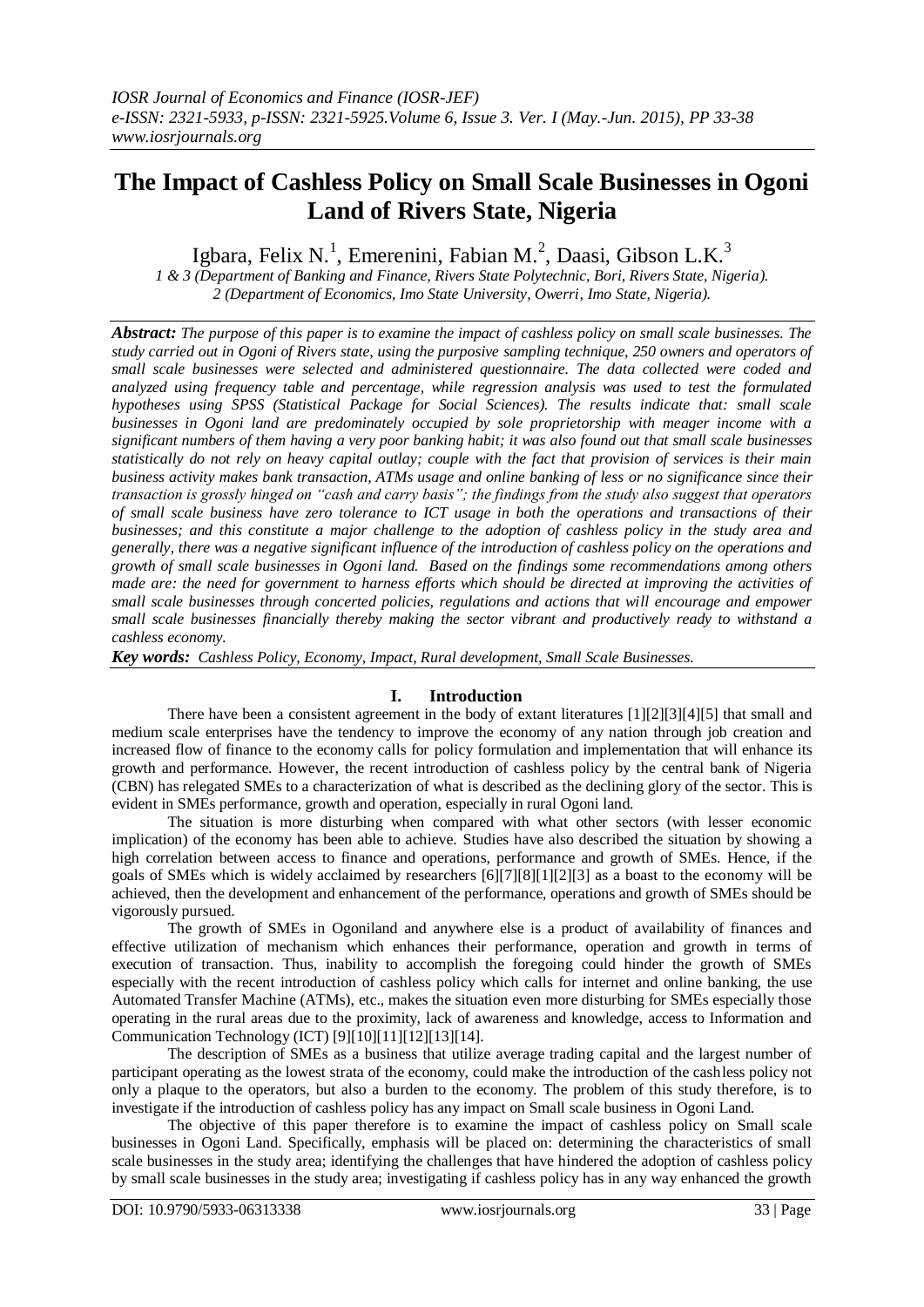of small scale businesses in the study area; examining the impact of cashless policy on the performance of small scale businesses in the study area and finally, make evidence-based recommendations on how the adoption of cashless policy could be enhanced in other to reposition small scale businesses to boast the economy of the study area and Nigeria.

# **II. Methodology**

**Research design:** This study adopted the survey method design to meet its purposes. According to [15][16], surveys describe current conditions or attitudes as well as explain the reason for certain existing situations. The survey design is considered appropriate because it has the advantage of effectiveness in obtaining information about personal perceptions, belief, feelings, motivations, anticipation and future plans as well as past behavior. The survey was carried out through the administration of questionnaire on owners and operators of small scale businesses in the study area. In the context of this study, the researcher sought to examine the impact of cashless policy on small scale businesses in Ogoni land. These populations (owners and operators of small scale businesses) represent some of the key players in rural economy and they are capable of giving relevant information that will be useful for the study.

**Sample procedure:** The purposive sampling procedure was used to select the sample for this study. This was a pointer to the fact that the study population (owners and operators of small scale businesses) have no definite statistics with regards to its population. Hence, 250 small scale businesses were selected, and their owners responded to the research questionnaire.

**Method of data analysis:** this study adopted the regression analysis to analyze the data with a view to determining the impact of cashless policy on small scale businesses. The regression is implemented with the quantitative statistical software called SPSS (Statistical Package for Social Sciences). The decision criteria are that if the critical f-ratio is greater than the calculated f-ratio at 1 and 248 degree of freedom with 0.05 level of significance followed by a 95% confidence interval for the mean, the conclusion is that we retain the null hypothesis (Ho) and discard the alternative hypothesis (Hi).

The model for analyzing the impact of cashless policy on small scale businesses in the study area is denoted as follows:

| $Y = a + b_1 X_1$                                             |                                                     |  |  |  |     |
|---------------------------------------------------------------|-----------------------------------------------------|--|--|--|-----|
| Where $y =$ dependent variable                                |                                                     |  |  |  |     |
|                                                               | $a = constant$                                      |  |  |  |     |
|                                                               | $b_1$ = coefficient of $X_1$                        |  |  |  |     |
|                                                               | $X_1$ = independent variable (explanatory variable) |  |  |  |     |
| Based on the equation, we derive the model for this analysis. |                                                     |  |  |  |     |
| $OSME = f(CP) -$                                              |                                                     |  |  |  | (2) |
| Expressing equation (2) in linear functional form,            |                                                     |  |  |  |     |
| $OSME = a_0 + a_1 CP + e_1$                                   |                                                     |  |  |  | (3) |
| Where, $OSME = Operation$ of SMEs                             |                                                     |  |  |  |     |
| $a_{\alpha}$                                                  | $=$ constant                                        |  |  |  |     |
| a <sub>1</sub>                                                | $=$ coefficient of CP                               |  |  |  |     |
| CP                                                            | $=$ Cashless Policy                                 |  |  |  |     |
| $e_{t}$                                                       | $=$ Error term <sup>*</sup>                         |  |  |  |     |

Following equation (2), we develop the model for influence of cashless policy on growth of small scale businesses as;

 $GSME = f(CP)$  - - - - - - - - (4) With a linear relationship such as  $GSME = Growth of SMEs$  $\beta_1$  = Constant

 $\beta_2$  = Coefficient of CP

- $CP =$  Cashless Policy
- $e_t = Error term^*$

\* This takes care of other variables that were not included in the study.

# **III. Data Analysis And Interpretation And Discussion Of Results**

A total of 250 small scale businesses were administered questionnaire. The result of this study is divided into four groups; characteristics of small scale businesses; challenges of small scale businesses in adopting cashless policy; influence of cashless policy on operations of small scale businesses and influence of cashless policy on growth of small scale businesses. The following sections thus present the study findings: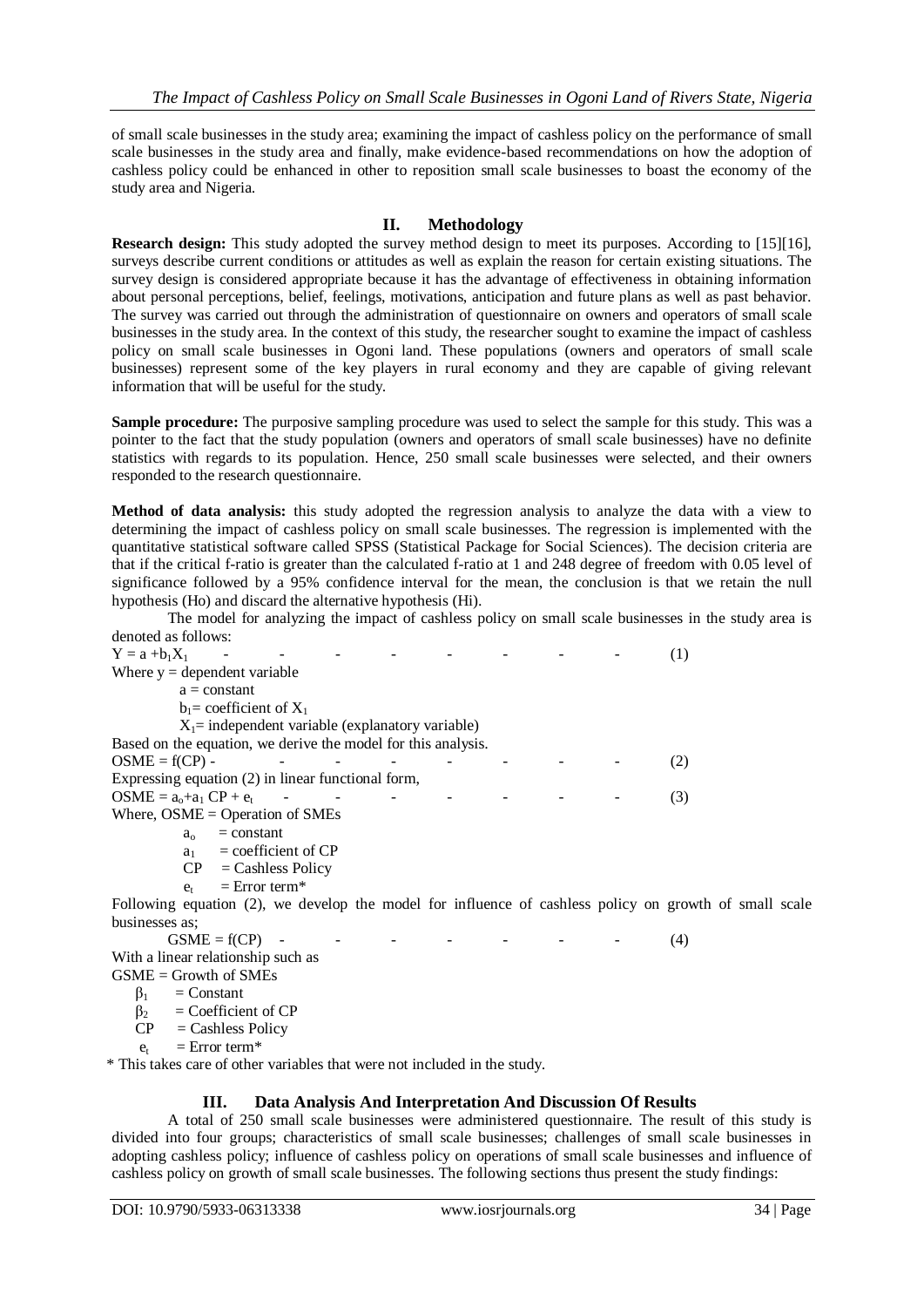#### **3.1 Characteristics of Small Scale Businesses**

The result on the ownership and registration status of SMEs in Ogoni land as shown in table 1 below indicates a high level of non-registration of businesses with corporate affairs commission (CAC) and sole proprietorship (76%). This indicates a low level of income which characterized such enterprises, couple with the confirmation in extant studies [17][18][19][20] that rural areas (including its economy) is marked with a high level of poverty or low income. Hence, the introduction of cashless policy as implemented by the central bank of Nigeria (CBN) in the rural areas could hinder SMEs' performance, operation and growth, with a significant negative influence on total turnover on investment and the national economy.

Result of the financial institution that SMEs uses show a very high (76%) rate of non-usage of formal financial institution, with very low (24%) patronage to formal financial institutions (commercial and micro finance bank). This could inform poor attitude towards adopting and accepting cashless policy in the area and anywhere else.

**Table 1: Characteristics of SMEs in Ogoni land (N=250)**

|                | <b>Variables</b>                 | <b>Characteristics</b>          | N <sub>0</sub> | $\frac{0}{0}$ |
|----------------|----------------------------------|---------------------------------|----------------|---------------|
| $\overline{1}$ | Ownership                        | Sole proprietorship             | 190            | 76            |
|                |                                  | Partnership                     | 36             | 14.4          |
|                |                                  | Joint Stock                     | 24             | 9.6           |
|                |                                  | Total                           | 250            | 100           |
| $\overline{2}$ | Liability/Registration with CAC  | <b>Public Limited Liability</b> | 24             | 9.6           |
|                |                                  | Private limited Liability       | 36             | 14.4          |
|                |                                  | Un-Registered                   | 190            | 76            |
|                |                                  | <b>Total</b>                    | 250            | 100           |
| 3              | <b>Bankers</b>                   | Commercial Bank                 | 24             | 9.6           |
|                |                                  | Micro Finance Bank              | 89             | 35.6          |
|                |                                  | No Banker                       | 137            | 54.8          |
|                |                                  | <b>Total</b>                    | 250            | 100           |
| 5              | <b>Main Business Activity</b>    | Whole sale                      | 21             | 8.4           |
|                |                                  | Retail                          | 91             | 36.4          |
|                |                                  | Manufacturing                   | 11             | 4.4           |
|                |                                  | Services                        | 127            | 50.8          |
|                |                                  | Total                           | 250            | 100           |
| 5              | <b>Main Transactions Channel</b> | <b>Cash Transactions</b>        | 220            | 88            |
|                |                                  | Point of Sales                  | 3              | 1.2           |
|                |                                  | Transfer/Cheques                | 27             | 10.8          |
|                |                                  | Web Based                       | $\Omega$       | $\Omega$      |
|                |                                  | <b>Total</b>                    | 250            | 100           |
| 6              | <b>Staffing</b>                  | Full-time staffing              | 189            | 75.6          |
|                |                                  | <b>Contract Staffing</b>        | 61             | 24.4          |
|                |                                  | <b>Total</b>                    | 250            | 100           |
| 7              | <b>ICT</b> Application*          | Web sales/Purchases             | 12             | 4.6875        |
|                |                                  | Accounting                      | 101            | 39.453        |
|                |                                  | Online adverts                  | 50             | 19.531        |
|                |                                  | None                            | 93             | 36.328        |
|                |                                  | <b>Total</b>                    | 256            | 100           |

**Source:** Study Result, 2014; Multiple Responses

Data in table 1 above further reveal that the main business activities of SMEs in the study area is mostly services accruing a little above half of the total numbers of SMEs in Ogoni land (50.8), while other SMEs which constitutes approximately 49.2 percent are variously engaged in wholesale, retail and manufacturing respectively. This result dose not has any indication for evaluating the impact of cashless policy, but rather affirms that SMEs is a boast to rural enterprise in Ogoni land.

The result of the main transaction channels SMEs as shown in table 1 above indicates a zero web based transaction; 1.2 percent point of sales transaction; 10.8 percent transfer/cheque transaction and a very high percent (88%) of cash transaction channel. This result suggests that the main channel of transaction by SMEs is cash based. Hence, adopting the cashless policy could hinder its growth and performance, thereby affecting the rate of total turn-over on investment as well as the economy at large.

## **3.2 Challenges of Small Scale Businesses**

Data in Table 2 below shows some of the challenges that SMEs faces in adopting cashless policy in Ogoni land. The decision rule for the challenge to be significant, indicate that the mean rating must be 2.5 and above, while challenges that rate less than 2.5 were ruled not significant. The result from the challenges of SMEs in adopting cashless policy indicate the following as some of the challenges of SMEs in adopting cashless policy: lack of ICT knowledge, Non-availability of ICT, fear of online fraud, Non-availability of POS, distance of ATMs, cost of internet, unreliable networks, low income and ICT phobia.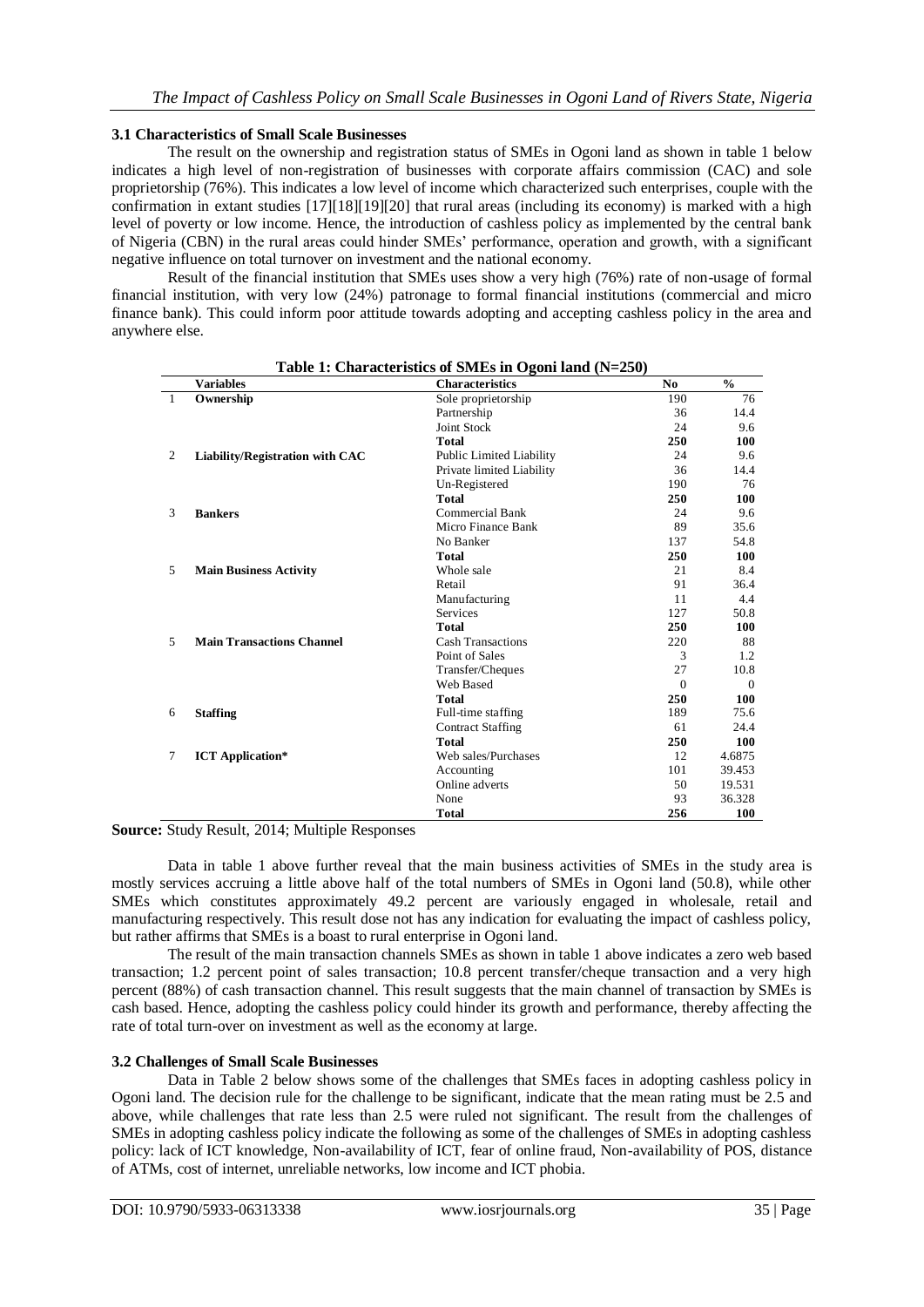| <b>Variable</b>                 | N   | $\overline{\mathbf{x}}$ | <b>SD</b> | Remarks*        |
|---------------------------------|-----|-------------------------|-----------|-----------------|
| Lack of ICT knowledge           | 250 | 3.2920                  | .65149    | Significant     |
| Non-availability of ICT         | 250 | 3.0760                  | .58617    | Significant     |
| Fear of online fraud            | 250 | 3.2720                  | .57212    | Significant     |
| Non-availability of POS         | 250 | 2.8720                  | .49049    | Significant     |
| Distance of ATMs                | 250 | 2.9800                  | .60420    | Significant     |
| Cost of Internet                | 250 | 3.2120                  | .64554    | Significant     |
| Unreliable Networks             | 250 | 3.0440                  | .55434    | Significant     |
| Low income                      | 250 | 2.9240                  | .55085    | Significant     |
| <b>ICT</b> Phobia               | 250 | 2.0720                  | .64846    | Significant     |
| Protocols in Cheque Liquidation | 250 | 1.9960                  | .50299    | Not Significant |
| Fear of Stale Cheques           | 250 | 1.9280                  | .55502    | Not Significant |

**Table 2: Mean Rating of Challenges of Adopting Cashless Policy by SMEs in Ogoni Land**

**Source:** Study Result, 2014; \*Significant value,  $X = 2.50$  and Above.

Similarly, the result based on the data in table 2 above revealed that protocols in cheque liquidation and fear of stale cheques with mean rating of 1.9960 and 1.9280 were not considered a challenge in adopting cashless policy by SMEs in Ogoni land. This result is supportive evidence [2] that the rural areas are characterized with low income, and also, a significant numbers of the SMEs operating in the area support the Osusu system (informal financial institutions) operating outside the scope of banking laws and regulations including ROSCA [Rotatory Savings and Credit Association], FISCA [Fixed Savings and Credit Association], TELETU [in Ogoni translation], MB [Mobile bankers], and IML [Individual Money Lenders].

| <b>Source of Variation</b> | <b>Sum of Squares</b>     | Df                | <b>Mean Square</b> | F       | Sig.*             |
|----------------------------|---------------------------|-------------------|--------------------|---------|-------------------|
| Regression                 | .120                      |                   | .120               | .085    | .771 <sup>b</sup> |
| Residual                   | 349.980                   | 248               | 1.411              |         |                   |
| Total                      | 350.100                   | 249               |                    |         |                   |
|                            | Coefficients <sup>a</sup> | <b>Std. Error</b> | <b>Beta</b>        | т       | Sig.              |
| (Constant)                 | 18.934                    | .668              |                    | 28.344  | .000              |
| <b>Cashless Policy</b>     | $-0.012$                  | .040              | $-0.019$           | $-.292$ | .771              |
| <b>Source of Variation</b> | <b>Sum of Squares</b>     | Df                | <b>Mean Square</b> | F       | Sig.*             |
| Regression                 | .120                      |                   | .120               | .085    | .771 <sup>b</sup> |
| Residual                   | 349.980                   | 248               | 1.411              |         |                   |
| Total                      | 350.100                   | 249               |                    |         |                   |
|                            | Coefficients <sup>a</sup> | <b>Std. Error</b> | <b>Beta</b>        | т       | Sig.              |
| (Constant)                 | 18.934                    | .668              |                    | 28.344  | .000              |
| <b>Cashless Policy</b>     | $-0.012$                  | .040              | $-.019$            | $-.292$ | .771              |

| 3.3 Influence of Cashless Policy on Operations of Small Scale Businesses           |
|------------------------------------------------------------------------------------|
| Table 3: Regression Analysis of Influence of Cashless Policy on Operations of SMEs |

**Source:** Study Result, 2014; P>0.05; df  $_{1,248}$ ; Critical F = 3.89

The data in table 3 table shows that degree of freedom 1 and 248, under 0.05 level of significance, the critical f-ratio is 3.89 and it is greater than the calculated f-ratio of 0.085. The significant level of the f-ratio of 0.085 is 0.771 and is greater than the significance level of 0.05, denoting 95% confidence used for the study. Hence, we retain the null hypothesis of no significant influence of cashless policy on operations of SMEs in Ogoni land. In other words, we reject the alternative hypothesis, namely, that the introduction of cashless policy will enhance the operations of SMEs in Ogoni land. Thus there is qualified evidence which suggest that there is a significant relationship between cashless policy and the operations of SMEs in the study area.

| 3.4 Influence of Cashless Policy on Growth of Small Scale Businesses |  |  |
|----------------------------------------------------------------------|--|--|
|----------------------------------------------------------------------|--|--|

| Table 4: Regression Analysis of Influence of Cashless Policy on Growth of SMEs |                           |                                         |                    |        |      |  |
|--------------------------------------------------------------------------------|---------------------------|-----------------------------------------|--------------------|--------|------|--|
| <b>Source of Variation</b>                                                     | <b>Sum of Squares</b>     | Df                                      | <b>Mean Square</b> |        | Sig. |  |
| Regression                                                                     | .375                      |                                         | .375               | .275   | .601 |  |
| Residual                                                                       | 338.025                   | 248                                     | 1.363              |        |      |  |
| Total                                                                          | 338.400                   | 249                                     |                    |        |      |  |
|                                                                                | Coefficients <sup>a</sup> | <b>Std. Error</b>                       | <b>Beta</b>        |        | Sig. |  |
| (Constant)                                                                     | 18.578                    | .656                                    |                    | 28.299 | .000 |  |
| Cashless Policy                                                                | .021                      | .040                                    | .033               | .524   | .601 |  |
| $(1 - 0.1 R, 1.011 R, 0.07 R)$                                                 |                           | $\sim$ $\sim$ $\sim$ $\sim$<br>$\Omega$ |                    |        |      |  |

**Source:** Study Result, 2014; P>0.05; df  $_{1,248}$ ; Critical F = 3.89

The data in table 4 table shows that degree of freedom 1 and 248, under 0.05 level of significance, the critical f-ratio is 3.89 and it is greater than the calculated f-ratio of 0.275. The significant level of the f-ratio of 0.275 is 0.601 and is greater than the significance level of 0.05, denoting 95% confidence used for the study.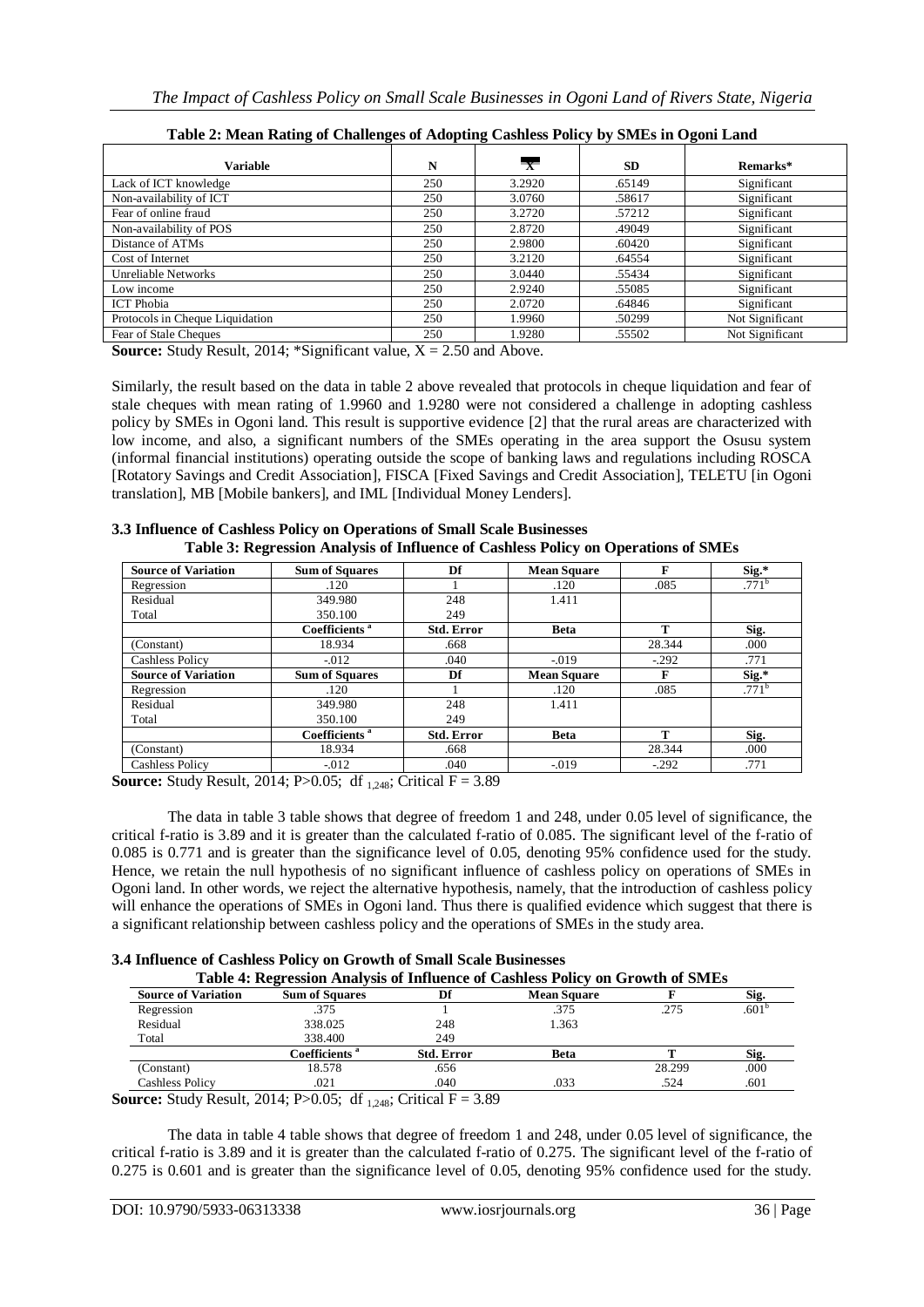Hence, we retain the null hypothesis of no significant influence of cashless policy on growth of SMEs in Ogoni land. In other words, we reject the alternative hypothesis, namely, that the introduction of cashless policy will enhance the growth of SMEs in Ogoni land. This result suggests that the introduction of cashless policy will hamper the growth of SMEs in the area. This is a pointer to the fact the amount available to SMEs (as shown in table 1 – characteristics of SMEs), is relatively meager as what is obtained in the urban areas; couple with the relatively low usage of ICT, web based and online financial transactions (also see table 1 and 2 above for details).

#### **IV. Discussion Of Findings**

The result indicates that small scale businesses in Ogoni land are predominately occupied by sole proprietorship with meager income (Table 1) with a significant numbers of them having a very poor banking habit (table 1). As evidenced from data in table 1 above, SMEs statistically do not rely on heavy capital outlay; couple with the fact that provision of services is their main business activity makes bank transaction, ATMs usage and online banking of less or no significance since their transaction is grossly hinged on "cash and carry basis". This can be affirmed in a study by [1] on traditional financial institutions (TFIs) and rural enterprise in Ogoni land of Rivers state.

The findings from the study also suggest that operators of small scale business have zero tolerance to ICT usage in both the operations and transactions of their businesses; and this constitute a major challenge to the adoption of cashless policy in the study area (Table 2). This makes the adoption of cashless policy to small scale businesses an activity for the future. However, availability of ATMs and ICT capacity building of SMEs operators could bring the future to present.

Generally, there was a negative significant influence of the introduction of cashless policy on the operations (see table 3) and growth (see table 4) of small scale businesses in Ogoni land. This is evidenced to the fact that a paradigm shift to the application of ATMs, online transaction , distance to ATMs etc., couple with the low knowledge of ICT by operators of SMEs could hinder their operation and growth, thus, leads to low Total Turn-over on Investment (TTI), as well as slow rural economic ventures in Ogoni land.

#### **V. Conclusion And Recommendations**

The implication of the findings from this study is that the introduction of cashless policy has a negative significant influence on the operation, performance and growth of small scale businesses in Ogoni land. The results of the study revealed that the characteristic of small scale businesses is a strong indicator for measuring the level of adoption of cashless policy was statistically low. Generally, the characteristics of small scale businesses in Ogoni land do not support the adoption of cashless policy in the area (see table 1 and 2). This study therefore opines that small scale businesses do not rely on heavy capital; hence, the introduction of cashless economy could be a hindrance on its operations and growth.

Based on the study's findings, the following suggestions are discernable:

- i. Low capital by small scale businesses have been implicated as a bane on the adoption of cashless policy. Therefore, there is need for government to harness efforts which should be directed at improving the activities of small scale businesses through concerted policies, regulations and actions that will encourage and empower small scale businesses financially thereby making the sector vibrant and productively ready to withstand a cashless economy.
- ii. Low based ICT knowledge was implicated as one of the challenge of adopting cashless policy. Hence, there is need to build capacities in small scale businesses operators through adult literacy programme, seminars, and mass ICT training programmes in rural areas. This will ensure readiness to go cashless, and also enhance personal abilities for cashless transactions.
- iii. There is need to build synergy between formal/informal financial institutions, and operators of small scale businesses. This will consolidate a more effective working relationship which could boast rural small scale businesses capital based, ensure high turn-over in investment, as well as address the challenge of lack of trust to utilize internet banking transactions.

#### **References**

- [1]. L.O. Udensi, F.N. Igbara, J.K. Paago, and E.O. Chieke, The Role of Craft and Artisan Cooperative Societies in the Socio-Economic Advancement of its members in Abia State, Nigeria, Mediterranean Journal of Social Sciences, 5(2), 2014,483-489.
- [2]. G.L.K. Daasi, Traditional financial institutions and rural enterprises in Ogoni land of Rivers state. Unpublished seminar paper, Department of Economics, University of Uyo, Uyo – Nigeria, 2012.
- [3]. E.E. Nelson, and I.E. Nelson, Micro-credit programmes and poverty alleviation in rural Nigeria: A case of Akwa Ibom State, International Journal of Economic Development Research and Investment, 1(2&3), 2010, 168-180.
- [4]. A. Gboski, A. Joshua, and T. A. Stephen, The Role of "Susu" A Traditional Informal Banking System in the Development of Micro and Small Scale Enterprises (MSEs) in Ghana, International Business & Economic Research Journal, 6(14), 2007.
- [5]. G. Robson, and C. Gallagher, The job creation effects of small and large firm interaction, International small business journal, 12, 1993, 23-37.